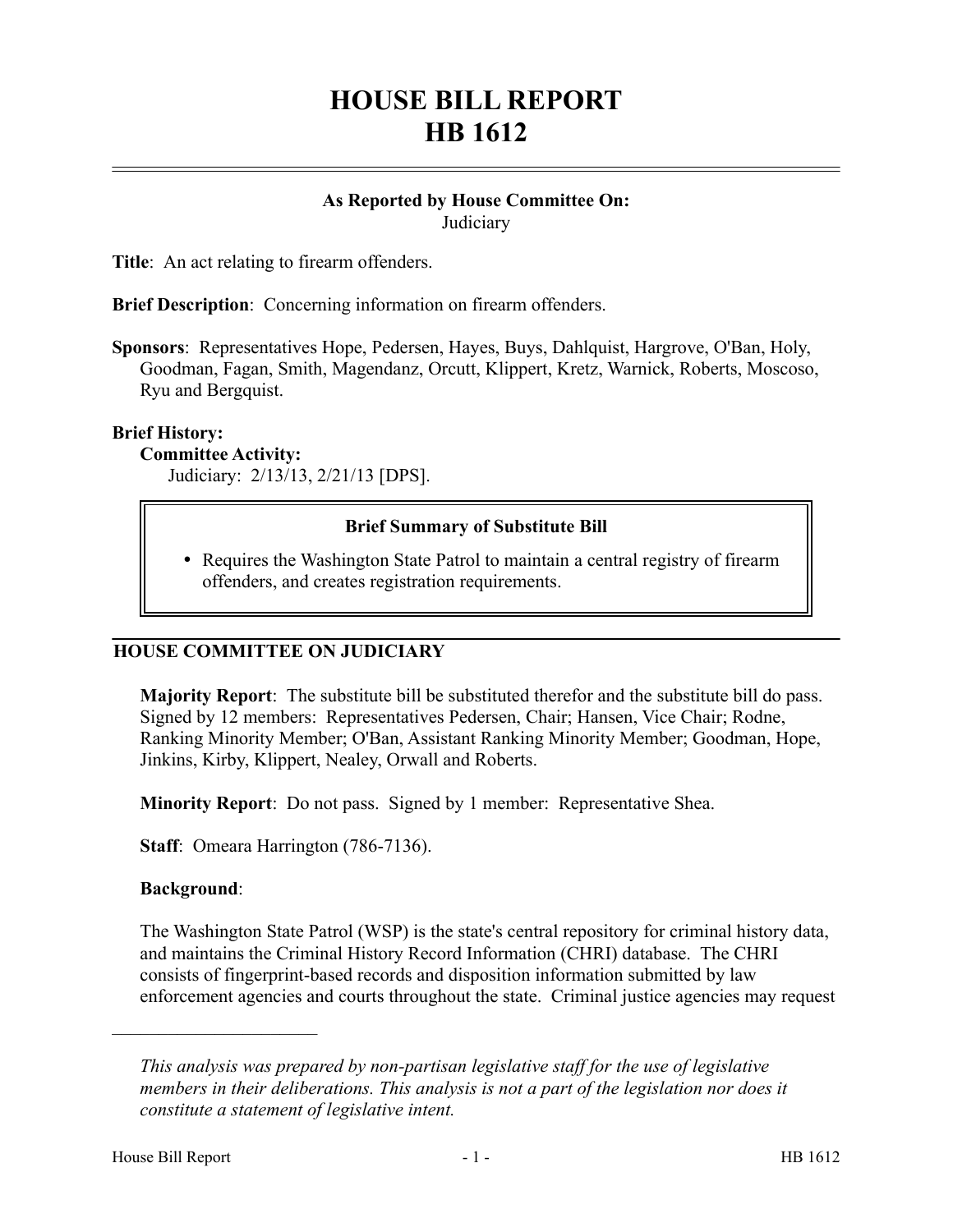and receive unrestricted CHRI from the WSP for criminal justice purposes. The public may also request and receive CHRI for non-criminal justice purposes, limited to conviction information only, and information regarding registered sex or kidnapping offenders.

Washington's sex and kidnapping offender registry has been in existence since 1990. A person who has been convicted of a sex or kidnapping offense must register with the county sheriff in the county in which he or she resides and provide a variety of location and identification information. The sheriff must forward registration information, including the offender's risk level and notice of address changes, to the WSP for inclusion on the registry. A person who has a duty to register and fails to do so is guilty of either a class C felony or a gross misdemeanor, depending on the underlying offense.

## **Summary of Substitute Bill**:

The WSP is required to maintain a central registry of firearm offenders. Firearm offenders are persons who have been convicted or found not guilty by reason of insanity in this state of various felony firearm offenses. The registry is only for law enforcement purposes and is not subject to public disclosure.

–––––––––––––––––––––––––––––––––

Upon conviction or finding of not guilty by reason of insanity of a firearm offense, the court must consider whether to impose a requirement that the person register as a firearm offender. In exercising its discretion, the court must consider relevant factors including the person's criminal history, whether the person has been previously found not guilty by reason of insanity in any state, and any evidence of the person's propensity for violence that would likely endanger others.

A person required to register must do so in person with the county sheriff no later than 48 hours after release from custody or the date the court imposes the firearm offender's sentence, if the offender receives a sentence that does not include confinement. The offender must register yearly, no later than 20 days after each anniversary of the first registration. The duty to register continues for four years. Upon expiration of the person's duty to registerm, the WSP must automatically remove the person's name and information from the registry.

A variety of information must be provided when in the registration process, including: name and aliases, residential address, identifying information including a physical description, the offense for which the person was convicted, date and place of conviction, and the names of any other county where the offender has registered as a firearm offender. The county sheriff may require verifying documentation of the required information and may take the person's photograph or fingerprints for inclusion in the registry.

If the registrant changes his or her residential address within the state, they must update their address information within 48 hours of moving. If the person lacks a fixed address, they must disclose where they plan to stay.

A person who has a duty to register and knowingly fails to comply with any of the registration requirements is guilty of a gross misdemeanor.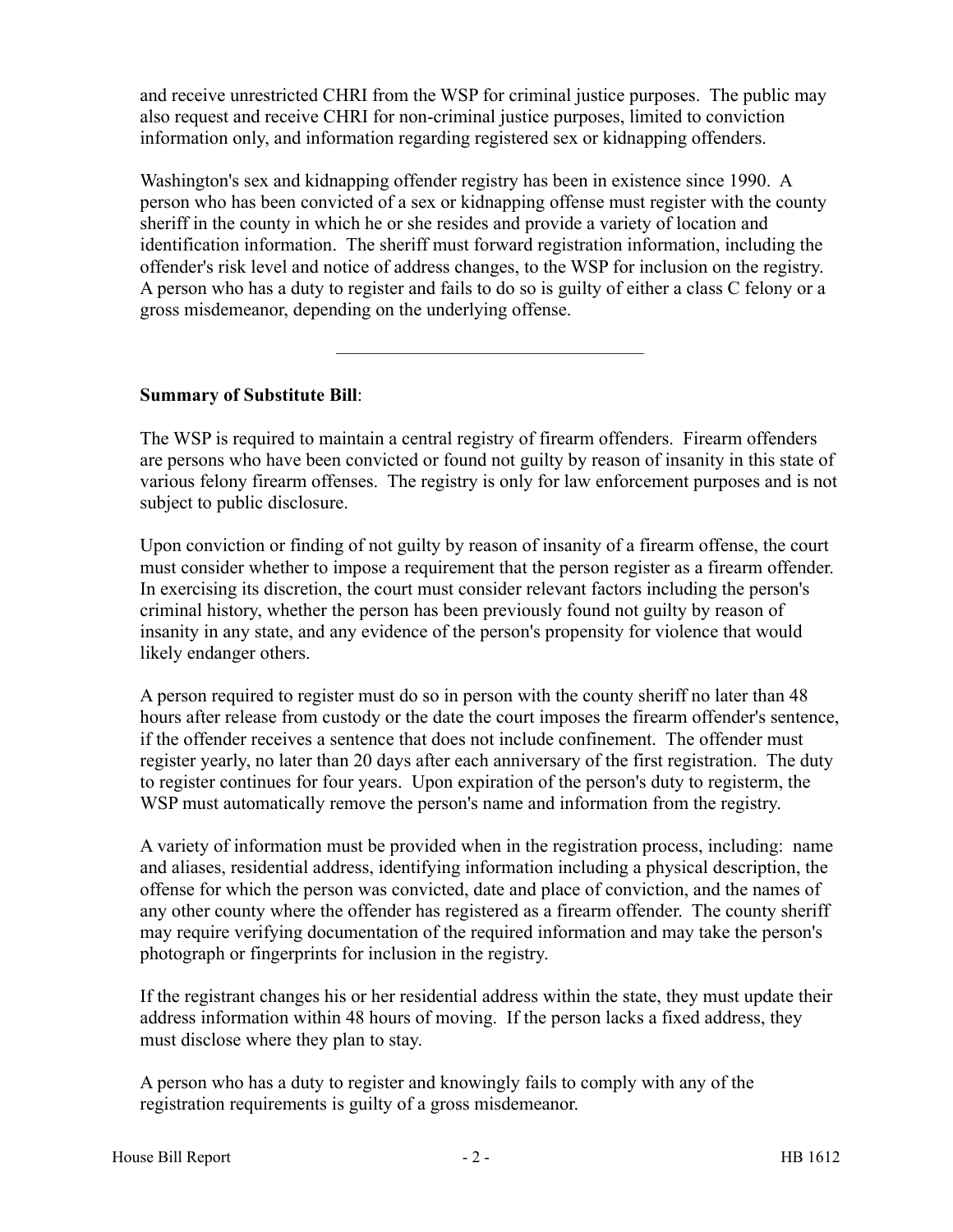## **Substitute Bill Compared to Original Bill**:

Unlawful possession of a loaded rifle or shotgun in a vehicle and unlawful use of a loaded firearm are removed from the list of offenses that qualify as a "firearm offense."

–––––––––––––––––––––––––––––––––

Other changes are made for technical correctness and clarity.

**Appropriation**: None.

**Fiscal Note**: Available.

**Effective Date of Substitute Bill**: The bill takes effect 90 days after adjournment of the session in which the bill is passed.

## **Staff Summary of Public Testimony**:

(In support) Firearm offender registration has worked in other parts of the country, including New York City and Baltimore. When this system was first implemented in Baltimore there was an automatic reduction in offenses because the police department was on notice of offenders. Firearm offenders have a high recidivism rate, and being known as an offender serves a deterrent function.

The registry is not public, and is a law enforcement tool that will increase officer safety. This will benefit street-level police, particularly when performing Terry Stops. Currently, when an officer pulls someone over and runs their name through dispatch, it will not show up that the person is a firearm offender. This would make firearm offenders visible to police the way sex offenders are, and mapping programming would reveal where they live.

The requirement to register is left to the court's discretion. If there are special circumstances making registration inappropriate, the judge will be able to recognize that and not impose the requirement to register.

(Opposed) The problems with this bill are that it creates a new crime, it invites disparities in enforcement because it will be up to a judge to decide who registers, and it creates an undue burden on law enforcement when there is already a comprehensive database of felony offenders.

There are some firearm offenses included in the bill that should not qualify a person for the registry. Having a loaded shotgun in a vehicle is a misdemeanor, and is typically a hunting related offense or a mistake.

It is possible that someone could access this information through a public records request. There is too much opportunity for the registry to be used against citizens. American civil liberties are under attack.